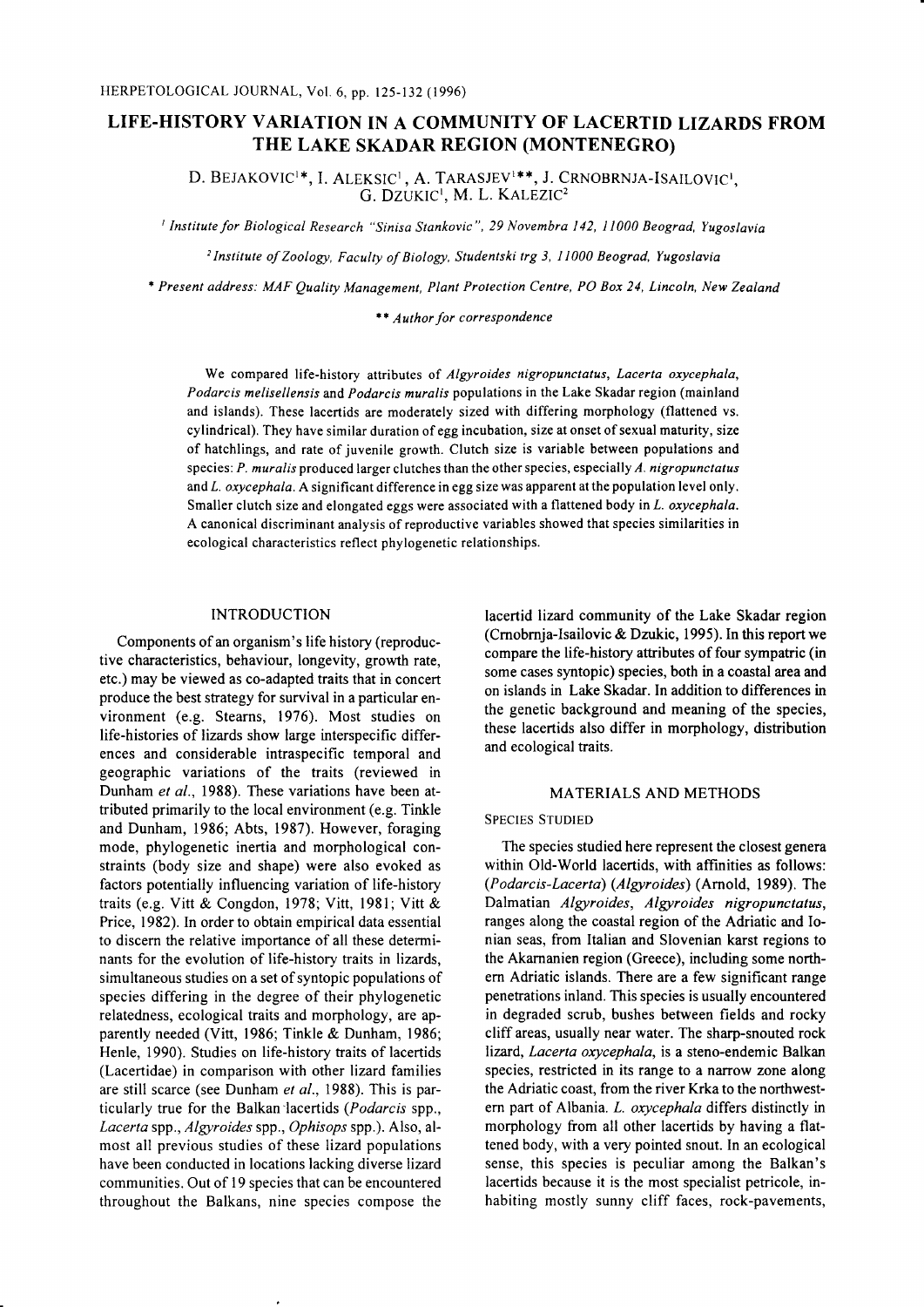stone piles and screes. The Dalmatian wall lizard, Podarcis melisellensis, is a polymorphic species, with a considerable abundance in diverse habitats, but it is mainly encountered in densely vegetated places. It ranges from Monfalcone (Italy) to Skadar (Albania) along the coastal zone of the Dinaric Alps, extending inland in Lika, Hercegovina, Montenegro and Albania (Tiedemann & Henle, 1986). The common wall lizard, Podarcis muralis, has a wide geographic distribution (central and southern Europe), with immense geographic variation in morphology and habitat characteristics (Gruschwitz & Bohme, 1986). Thus, this lizard is thought to be more opportunistic with regard to microhabitat preference than its relatives.

## HABITAT AND SPECIES COMPOSITION

Lake Skadar is the largest of the Balkan lakes. The lake is located in a karst terrain in the outer part of the south-eastern Dinaric Alps. Mountains rise steeply from the lake's south-western shore along which an archipelago of about forty large and small islands exists. Vegetation of this part, including the islands, is characterized by maquis and guarigue. Scattered xeromorphic trees are separated by patches of dry grass and herbs. Larger islands usually have a water's-edge rocky zone with scattered trees only, and a central grassy zone with bushy vegetation. The northern and north-eastern shores are flat, providing an extensive semi-littoral zone. This formerly inundated terrain with recent alluvial deposits is now mostly under cultivated soil, with fragments of common oak forests. The climate of the region is characterized by a large amount of precipitation and high summer temperatures (Lasca et al., 1981). The shore region of the lake has two distinct zones with respect to lizard distribution, but on the islands there are species in various combinations of allotopic and syntopic occurrence (Crnobrnja-Isailovic & Dzukic, 1995). P. muralis and L. oxycephala appear to be the most common species, probably due to their better colonizing abilities. They are the only species with allotopical distributions. L. oxycephala occurs as the only lizard on 19, and P. muralis on 10, of the 40 islands. These islands are the most densely populated (up to one individual per  $2 \text{ m}^2$ , unpublished data.). When species are syntopic, spatial partitioning occurs; in such cases they generally follow their prefered habitats. Thus, P. melisellensis is mostly encountered in vegetated areas, P. muralis and L. oxycephala incline to shoreline rocky zones, while  $A$ , nigropunctatus show habitat preferences between these two groups. Data on morphological traits relevant to this study came from the complete lizard samples taken from the overall Lake Skadar region. Specimens included in the analysis of life-history traits were collected from the following six localities. Bistrica is located on the northern lowland bank. Lizards were collected there from the grassy

sides of railroad tracks and nearby road (Podgorica-Bar). P. melisellensis shares this habitat with  $P$ . muralis. Malo Starcevo is a small island (0.9 ha) with dense populations of P. muralis only. Beska Velja is one of the biggest islands  $(15.9 \text{ ha})$ , with L. oxycephala as the only lizard species. The island Malo Besko (1.7 ha) is characterized by a dense tree vegetation and grassy patches with boulders of various sizes, inhabited by a relatively robust population of  $P$ . melisellensis. In nearby waters, mainly on rocks, many P. muralis individuals can be encountered. Mali Moracnik is a moderate-size island (0.7 ha), with a sparse tree vegetation and grassy fields among large stony patches. Here the large  $P$ , melisellensis population inhabits grassy areas syntopically with L. oxycephala. A few individuals of P. muralis were noticed on this island as well. Bisage is an island of 2.8 ha, with P. melisellensis and A. nigropunctatus as the lizard inhabitants.

## DATA COLLECTION AND STATISTICAL ANALYSES

Details about field and laboratory methods (body and egg measurements, egg-laying process, egg incubation period, hatchlings raised), including data on clutch and egg size, size at sexual maturity for females of  $L.$  oxycephala,  $P.$  melisellensis and  $P.$  muralis, can be found in our previous papers on reproductive characteristics of the lacertids from the Lake Skadar region (Aleksic & Tucic, 1994; Bejakovic et al., 1995, 1996). Snout-vent length (SVL) was taken as a measure of overall size. Head dimensions (length, height, width), relative to SVL, expressed the body shape. The length of hind limb relative to SVL was considered as a morphological indicator of mobility capacities of the lizard species (see Pianka, 1986). Egg volume (V) was taken as the overall measure of size of eggs laid. RCM values were calculated as the ratio of clutch mass to body mass after egg laying (see Shine, 1980) and were used as a measure of reproductive investment per clutch. The size of the smallest female with enlarged vitellogenic follicles was considered the minimum size at maturity.

Female reproductive characteristics were studied on a number of individuals, except for A. nigropunctatus where only ten sexually matured females were available, of which three laid eggs. Nevertheless, we included this species in this study, though we were aware that the paucity of sample size precluded wellsupported conclusions.

Statistics were calculated with SAS package (SAS Institute, 1989). Mean values and standard errors of life-history traits were weighted for population sizes. SVL, egg volume and clutch size were logarithmically transformed. Life-history traits (estimated on females) were analysed with populations nested within species. For each species, one-way ANOVA's were also performed. Pair-wise comparisons between species and populations were done by Scheffe test which controls an experimental type I error. Morphological traits were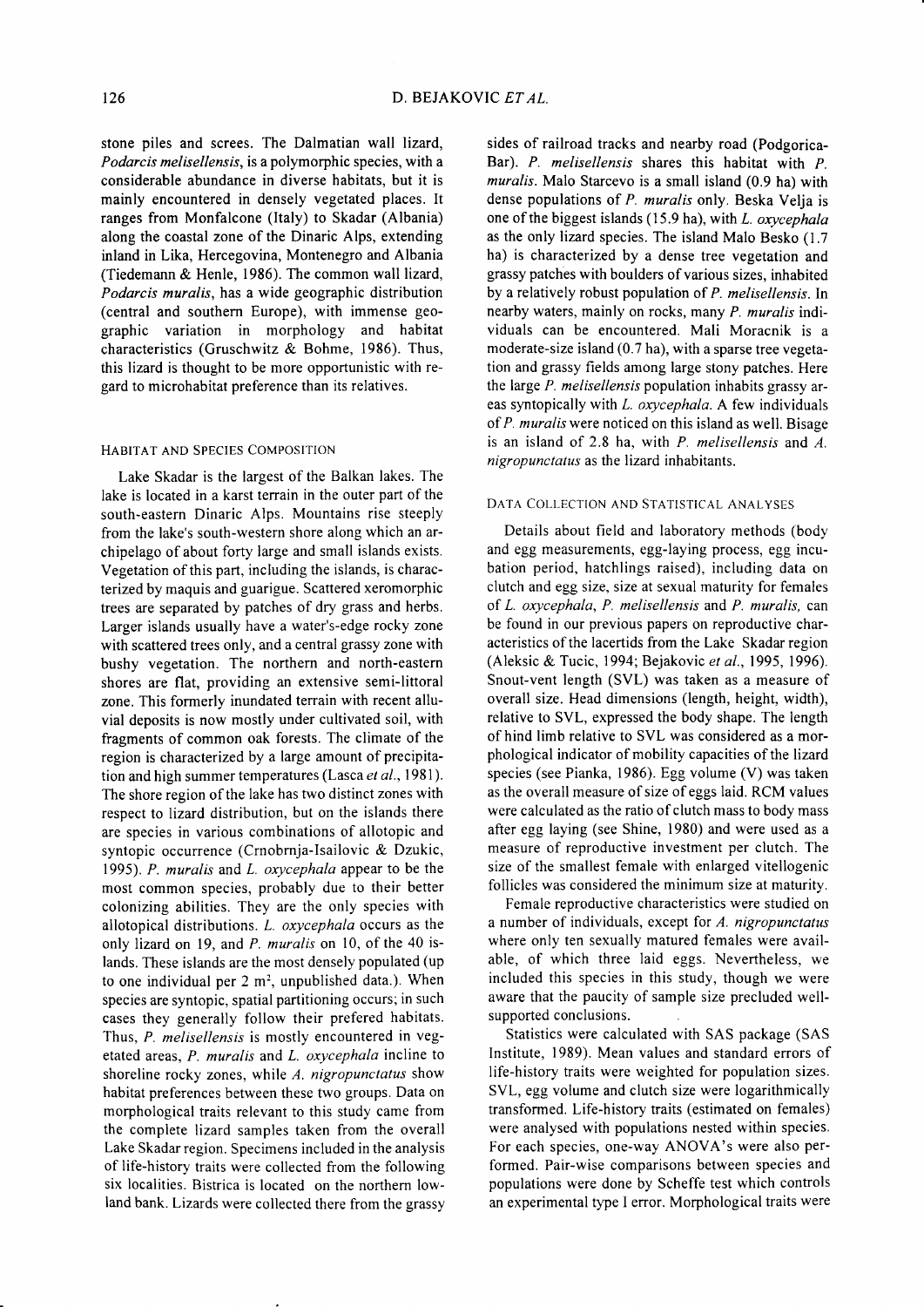| <b>Species</b>                 | $\boldsymbol{n}$ | <b>SVL</b>       | HL/SVL          | HW/SVL          | HH/SWL                  | HLL/SVL         |
|--------------------------------|------------------|------------------|-----------------|-----------------|-------------------------|-----------------|
| A. nigropunctatus              |                  |                  |                 |                 |                         |                 |
| Males                          | 27               | $61.27 \pm 1.06$ | $0.26 \pm 0.00$ | $0.16 \pm 0.00$ | $0.10+0.00$             | $0.56 \pm 0.01$ |
| Females                        | 10               | $56.71 \pm 1.30$ | $0.23 \pm 0.00$ | $0.14 \pm 0.00$ | $0.08 + 0.00$           | $0.51 \pm 0.01$ |
| L. oxycephala                  |                  |                  |                 |                 |                         |                 |
| Males                          | 292              | $63.01 \pm 0.32$ | $0.27 \pm 0.00$ | $0.16 \pm 0.00$ | $0.09 \pm 0.00$         | $0.59 \pm 0.00$ |
| Females                        | 196              | $61.21 \pm 0.37$ | $0.25 \pm 0.00$ | $0.14 \pm 0.00$ | $0.08 \pm 0.00$         | $0.55 \pm 0.00$ |
| P. meliselensis                |                  |                  |                 |                 |                         |                 |
| Males                          | 92               | $59.76 \pm 1.20$ | $0.24 \pm 0.00$ | $0.14 \pm 0.00$ | $0.10 \pm 0.00$         | $0.54 \pm 0.00$ |
| Females                        | 77               | $59.70 \pm 0.80$ | $0.21 \pm 0.00$ | $0.12 \pm 0.00$ | $0.09 \pm 0.00$         | $0.48 \pm 0.00$ |
| P. muralis                     |                  |                  |                 |                 |                         |                 |
| Males                          | 396              | $70.74 \pm 0.35$ | $0.26 \pm 0.00$ | $0.15 \pm 0.00$ | $0.12 \pm 0.00$         | $0.57 \pm 0.00$ |
| Females                        | 367              | $67.93 \pm 0.32$ | $0.22 \pm 0.00$ | $0.13 \pm 0.00$ | $0.09 \pm 0.00$         | $0.52 \pm 0.00$ |
| Significance levels from ANOVA |                  |                  |                 |                 |                         |                 |
| <b>Sex</b>                     |                  | 0.0003           | 0.0001          | 0.0001          | 0.0001                  | 0.0001          |
| Species                        |                  | 0.0039           | 0.0002          | 0.0079          | 0.0005                  | 0.0080          |
| Locality (Species)             |                  | 0.2183           | 0.0011          | 0.0961          | 0.1331<br>$\mathcal{L}$ | 0.0554          |
| Sex x species                  |                  | 0.0001           | 0.0001          | 0.0001          | 0.0001                  | 0.0001          |
| Sex x locality (species)       |                  | 0.0136           | 0.0001          | 0.0001          | 0.0001                  | 0.0027          |

TABLE l.Comparison of male and female morphology among lacertid species from the Lake Skadar region. HL (head length), HW (head width), HH (head height), HLL (hind limb length) are presented as a proportion of snout-vent length (SVL), Means (+S.E.) and sample sizes (n) are given. ANOVA for HL,HW, HH and HLL was performed on residuals from regression on SVL.

estimated on both males and females and analysed by partial hierarchical ANOVA on residuals from regression of each trait on SVL (both logarithmically transformed). Sex and species were considered as fixed main factors and populations as random factors nested within species. Effect of sex was tested over error mean square (MS), effect of species over population MS, and sex x species interaction over sex x population interaction. Growth rates were estimated by regressing juvenile length on months. Comparison of growth rates was done by analysis of covariance (ANCOVA). Month x species interaction (measure of slope's heterogeneity) was tested over month x female interaction. Since product-moment correlations estimated on population means were insignificant due to the small number of populations, correlations between life-history traits were estimated on the whole sample. As we dealt here with structured data sets, a canonical discriminant analysis, which maximized variation between groups, was used for joint analysis of reproductive traits instead of a principal component analysis (James & McCulloch 1990). We turned to populations as groups rather than species because of the small number of species used in this study.

### RESULTS

## MORPHOLOGY

Significant differences in SVL were found among species (P. muralis vs. P. melisellensis and L. oxycephalo), and between sexes (males are larger than females; Table 1). Males and females of all species differ significantly in head dimensions relative to body size (SVL), males having larger heads (Table l). Species differ in head height  $(L.$  oxycephala vs. Podarcis species). Head dimensions correlated with the size of prey items (length and width) are considerably different between species. Relative head length discriminates long-headed L. oxycephala and A. nigropunctatus vs. Podarcis species. Differences in the relative head width are less apparent; only  $L$ . oxycephala has a significantly wider head than P. melisellensis. Males of all species have statistically longer hindlimbs (relative to SVL) than females (Table l), which indicates their higher locomotor capabilities. For one morphological trait, locality effect (within species) is statistically highly significant.

Egg shape also varies between the species.  $L$ . oxycephala has the most elongated eggs (width/length: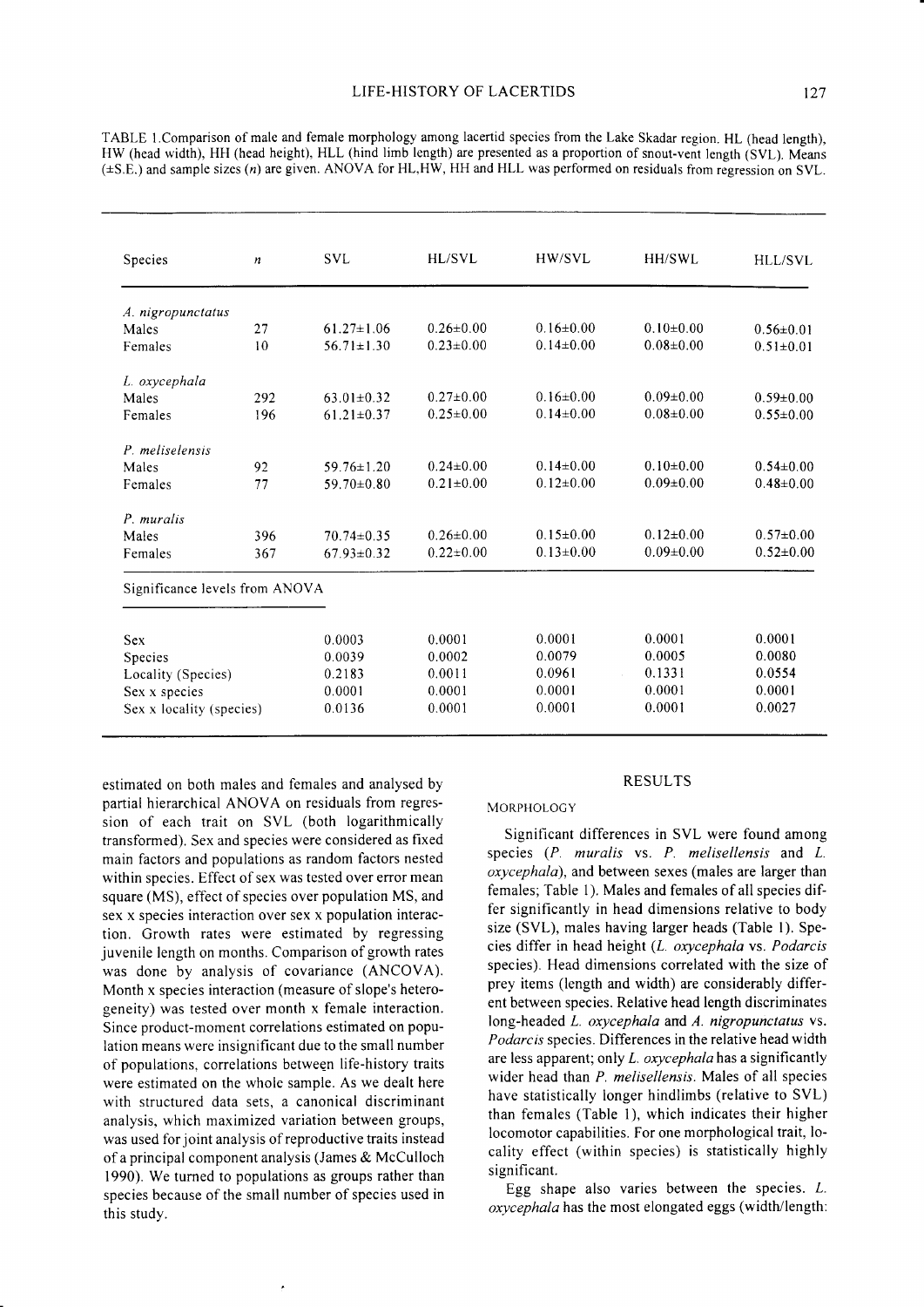| Species                 | Population      | Female SVL<br>(mm) | Number of eggs<br>per female | Egg volume<br>(mm <sup>3</sup> ) | <b>RCM</b> |
|-------------------------|-----------------|--------------------|------------------------------|----------------------------------|------------|
| A. nigropunctatus       | <b>Bisage</b>   | 57.84              | 3.33 AB                      | 360.64                           | 0.29       |
|                         | $n=3$           | ±2.94              | ±0.33                        | 30.08                            | ±0.08      |
| L. oxycephala           |                 | 62.76              | 3.40 A                       | 272.38                           | 0.22       |
|                         |                 | $\pm 0.27$         | $\pm 0.10$                   | ±38.45                           | $\pm 0.02$ |
|                         | Beska           | 62.49              | 3.50                         | 310.83 a                         | 0.24       |
|                         | $n=10$          | $\pm 0.62$         | $\pm 0.27$                   | ±16.09                           | $\pm 0.01$ |
|                         | Mali Moracnik   | 63.03              | 3.30                         | 233.94 b                         | 0.20       |
|                         | $n=30$          | $\pm 0.40$         | ±0.11                        | ±10.00                           | $\pm 0.01$ |
| $P$ between populations |                 | 0.4838             | 0.6323                       | 0.0024                           | 0.0672     |
| P. melisellensis        |                 | 62.91              | 4.05 AB                      | 257.02                           | 0.22       |
|                         |                 | ±2.52              | $\pm 0.43$                   | ±23.78                           | $\pm 0.01$ |
|                         | Mali Moracnik   | 63.38 a            | 4.90a                        | 217.12 a                         | 0.23       |
|                         | $n=20$          | $\pm 0.67$         | $\pm 0.26$                   | ±15.50                           | $\pm 0.02$ |
|                         | Mala Beska      | 67.02a             | 3.60 <sub>b</sub>            | 299.38 b                         | 0.21       |
|                         | $n=10$          | $\pm 0.88$         | ±0.16                        | ±15.18                           | $\pm 0.02$ |
|                         | <b>Bistrica</b> | 58.33 c            | 3.64 <sub>b</sub>            | 254.56 ab                        | 0.23       |
|                         | $n = 14$        | $\pm 0.84$         | $\pm 0.25$                   | ±22.19                           | $\pm 0.02$ |
| $P$ between populations |                 | 0.0001             | 0.0007                       | 0.0285                           | 0.7836     |
| P. muralis              |                 | 70.71              | 5.51B                        | 266.89                           | 0.24       |
|                         |                 | $\pm 2.76$         | $\pm 0.49$                   | ±39.56                           | $\pm 0.02$ |
|                         | M. Starcevo     | 74.59 a            | 4.60                         | 206.67 ab                        | 0.20       |
|                         | $n=5$           | ±1.03              | $\pm 0.24$                   | ±54.53                           | $\pm 0.01$ |
|                         | Mala Beska      | 72.18 a            | 5.67                         | 341.44 a                         | 0.25       |
|                         | $n = 18$        | $\pm 0.97$         | $\pm 0.41$                   | ±19.66                           | $\pm 0.02$ |
|                         | <b>Bistrica</b> | 65.36 b            | 6.26                         | 252.56 b                         | 0.26       |
|                         | $n=19$          | ±0.82              | $\pm 0.42$                   | ±7.99                            | $\pm 0.01$ |
| $P$ between populations |                 |                    |                              |                                  |            |
|                         |                 | 0.0001             | 0.1642                       | 0.0010                           | 0.3340     |

TABLE 2. Comparison of reproductive traits among lacertid species from Skadar Lake region. Mean values  $(\pm S.E.)$  and significance levels from nested ANOVA's are given. Species (populations) that share the same letter do not differ significantly. nsample size.

 $0.51\pm0.01$ ), followed by P. melisellensis (0.53 $\pm$ 0.01), P. muralis  $(0.57\pm0.04)$  and A. nigropunctatus  $(0.59\pm0.02)$  with the most rounded eggs. Differences among species appeared non-significant ( $P=0.260$ ), but differences withing species (interpopulation variability) were significant (P<0.05).

### LIFE.HISTORY TRAITS

Size of "laid-egg" females did not differ between species, but there was significant variation in interpopulation comparisons in  $P$ . melisellensis and  $P$ . muralis (Table 2). Females mature at minimum SVL of 51.0 mm  $(P.$  melisellensis), 53.3 mm  $(A.$ nigropunctatus), 53.3 mm ( $L.$  oxycephala) and 55.0 mm (P. muralis). Thus, females at the onset of reproductive life have already reached more than 80% of the

average laid-egg female sizes in all species studied. (For the sake of comparison, most female squamates grow between 15 and 30% after maturation; Andrews, 1982.) P. muralis produced the largest clutches and  $A$ . nigropunctatas the smallest clutches (Table 2). The clutch size of  $P$ . muralis and  $L$ . oxycephala were statistically different, though overall interspecies differences in clutch sizes were not. A significant intraspecies difference in clutch size was found only in P. melisellensis. The number of females in clutch size classes showed quite different distribution patterns, where  $P$ . muralis was distinguished by the largest variation in clutch size (Fig. l). Egg size did not differ significantly among species, but there were remarkable differences within species (Table 2). The measure of the reproductive investment per clutch, RCM, was nearly uniform for the Skadar Lake lacertids ranging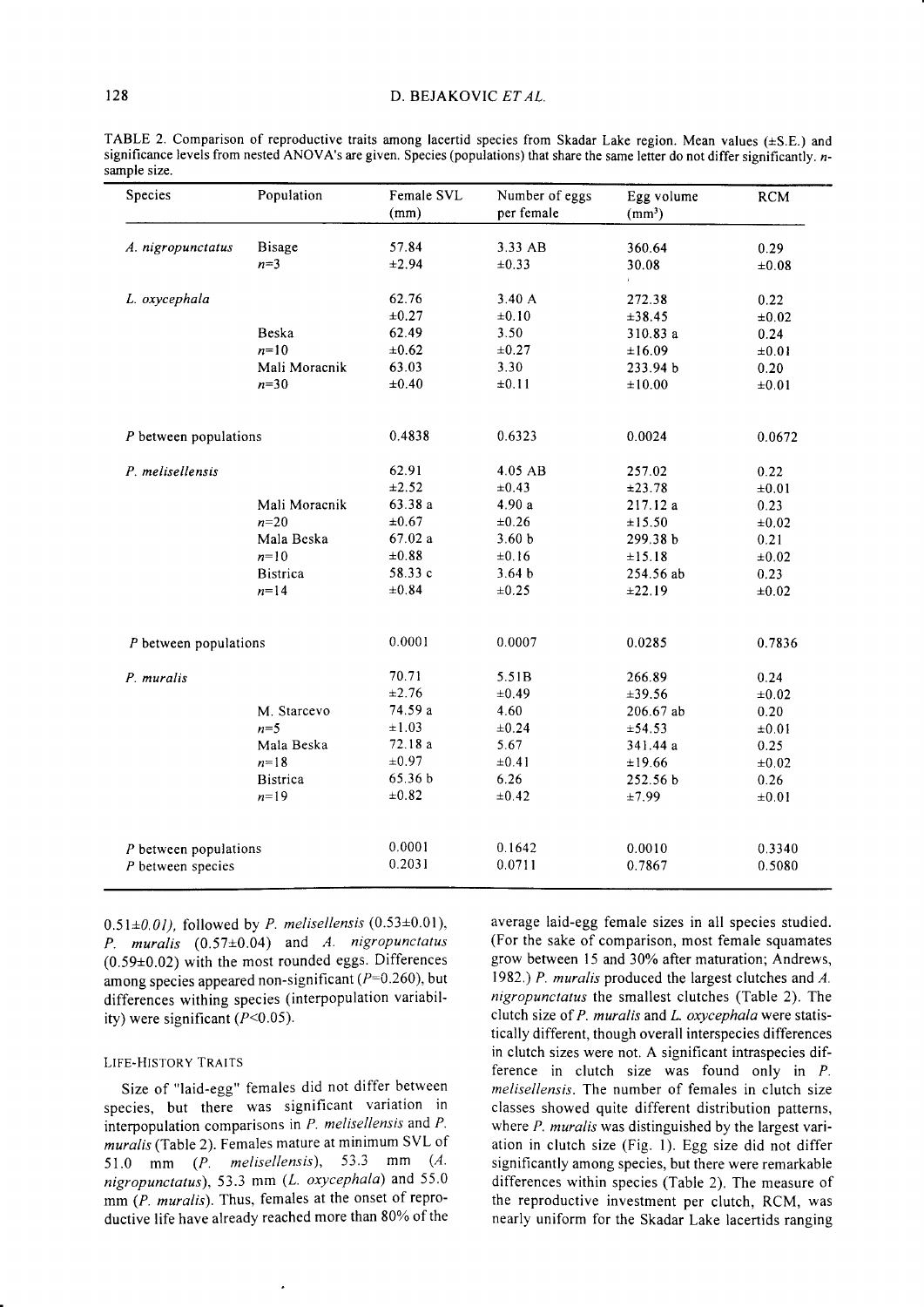

FIG. 1. Clutch size distribution in four lacertid species from Skadar lake region.

from 0.29 in  $A$ . nigropunctatus to 0.22 in  $L$ . oxycephala and P. melisellensis. Time to hatching and size of hatchlings were studied in three populations of P. melisellensis, and in one population of P. muralis (Malo Starcevo) and *L. oxycephala* (Beska). Minimum and maximum time necessary for newborns to hatch from eggs in incubators were found in  $P$ . melisellensis and ranged from  $33.4\pm2.8$  days (Bistrica) to  $38.0\pm0.4$ (Mali Moracnik). The smallest newborns were those of P. melisellensis (Bistrica,  $65.5\pm3.3$  mm) and the biggest those of P. muralis (Malo Starcevo, 7l.2+3.0 mm).

We found no significant differences between species for these life history traits, nor between populations of P. melisellensis. The somewhat faster juvenile growth rate of P. muralis (Malo Starcevo population) compared to L. oxycephala (Beska) was insignificant, too  $(ANCOVA, P=0.124).$ 

TABLE 3. Between population canonical structure from canonical discriminant analysis performed on reproductive traits measured in four lizard species from Skadar Lake region.

|                           | CAN 1  | CAN <sub>2</sub> |
|---------------------------|--------|------------------|
| Number of eggs per female | 0.911  | $-0.400$         |
| Egg volume                | 0.551  | 0.800            |
| <b>RCM</b>                | 0.685  | 0.015            |
| Eigenvalue                | 1.5317 | 0.4979           |
| Proportion                | 0.7256 | 0.2359           |
| Cumulative                | 0.7256 | 0.9615           |
| P                         | 0.0001 | 0.0001           |

### CORRELATION BETWEEN LIFE.HISTORY TRAITS

As expected, RCM was significantly correlated with the number of eggs per brood, and with the volume of eggs ( $r=0.471$ ,  $P<0.001$ , and  $r=0.593$ ,  $P<0.001$ , respectively). The body size (SVL values) also was significantly correlated with these variables of reproductive potential  $(r=0.424, P<0.0001, r=0.288,$  $P<0.01$ ; respectively), as was found in most reptiles (Fitch, 1970; Dunham et al., 1988). There was no relationship between the number of eggs and the size of hatchlings ( $r=-0.24$ ,  $P=0.439$ ), or between RCM and the size of hatchlings ( $r=-0.167$ ,  $P=0.585$ ). It is possible that small sample size precluded confirming such relationships. Egg shape (width/length ratio) was significantly positively correlated with the number of eggs per female, egg volume and RCM ( $r = 0.47, 0.35$ ) and 0.39, respectively), and significantly negatively correlated with total length of hatchling  $(r=-0.70)$ . Therefore, more round egg shape associates with larger brood, bigger egg size and, concomitantly, higher reproductive investment (RCM), while newborn lizards are bigger when they hatch from more elongated eggs.

### MULTIVARIATE COMPARISoNS

Reproductive variables were estimated for populations of P. muralis, P. melisellensis and L. oxycephala, and for one population of A. nigropunctatus. A canonical discriminant analysis was performed on this data set. CAN1 axis took 72.6% of variation in the original variables while 23.6% of that variation could be described by CAN2 axis (Table 3). CANI described a positive relationship among all three variables, while the egg number was negatively correlated with CAN2 axis and, at the same time, contrasted strongly with the egg volume. Species were mostly separated by the egg number on CAN1 axis and by the egg volume on CAN2 axis. In the CANI and CAN2 scatter diagram, populations separated well by their species designations (Fig. 2). Species were differently distributed along the first axis. P. muralis populations had positive values of CANI axis, while the populations of L. oxycephala and A. nigropunctatus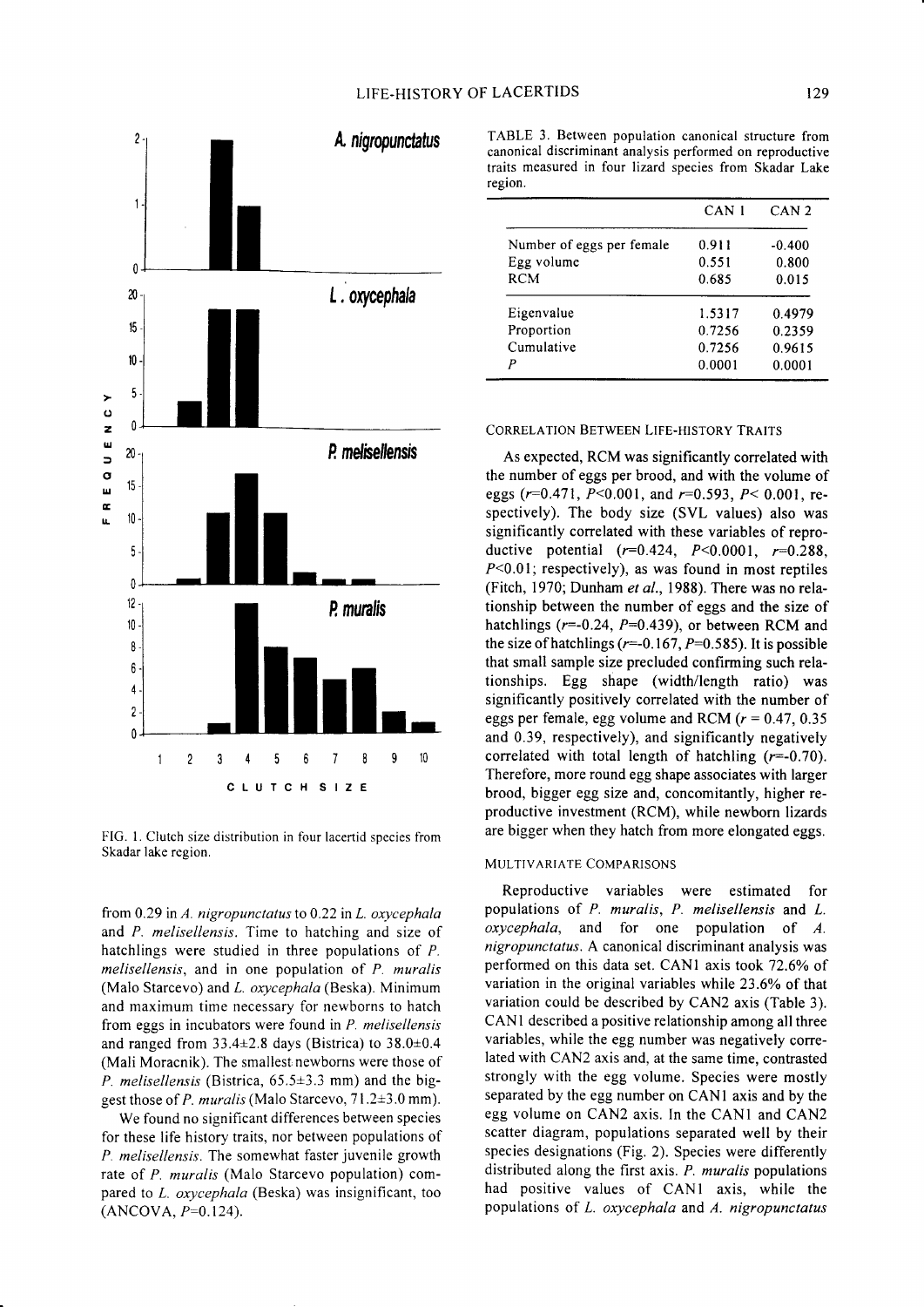

FIG. 2. Mean population scores on first two cannonical axes for four lacertid species from Skadar lake region. Algyroides nigropunctatus-solid circles; Lacerta oxycephala-solid squares; Podarcis melisellensis-empty squares; Podarcis muralis - empty circles.

had the most negative values along this axis reflecting their tendency for the most dissimilar clutch size. P. melisellensis populations took the middle position between these species. Two pairs of closely associated  $L$ . oxycephala and P. melisellensis populations (Mali Moracnik - Bistrica, Beska - Malo Besko) emerged due to close similarities in the egg size and the egg volume. Syntopic populations (Mali Moracnik - P. melisellensis and  $L$  *oxycephala*; Bistrica -  $P$ . *muralis* and  $P$ .  $melisellensis;$  Malo Besko -  $P$  muralis and  $P$ . melisellensis) differed considerably in their position in-

dicating species-specific effect on reproductive characteristics, rather than site effect.

### DISCUSSION

The following discussion is centered around the main question in this paper: How do these variations in life-history traits correlate with the species body shape. phylogenetic relatedness, distribution areas and ecological demands? Individuals of L. oxycephala, and to a lesser extent of  $A$ . nigropunctatus, are dorsoventrally flattened, showing striking dissimilarities to streamlined morphology of Podarcis species. Such a morphology is adaptive as it allows individuals to seek refuge in narrow crevices when disturbed or inactive.

Cylindrical body morphology, on the other hand, enhances locomotor capabilities in more open, usually vegetated habitats. Predator pressures on surface-active lizards (e.g. when basking) in the Skadar Lake region are presumably similar. However, potential predators of these species once they are within crevices may be quite different. Their known predators in the Skadar Lake region include snakes (Malpolon monspessulanus, Coluber laurenti, Natrix tessellata), some birds (e.g. Ardea purpurea, Larus spp.) and rats (Rattus rattus). Because of the cylindrical morphology of snakes, they are not capable of predating lizards once they are in a rock crevice: the flattened morphology decreases the vulnerability to predation. Thus one may expect lower predator pressure on L. oxycephala and A. nigropunctatus than on those Podarcis species studied and, concomitantly, their higher lifetime reproductive success. Concomitant reproductive adaptations, associated with the effect of habitat selection on flattened morphology, usually include a reduced clutch size and more elongated eggs compared to other relatives (Vitt, 1981; 1993). The consequence is that non-reproductive females are as flat as females carrying eggs. In Z.  $oxycephala$ , and in  $A.$  nigropunctatus to a lesser extent, reproductive adaptations that appear to be consequences of the exclusive use of rock outcrops are just as noted above. However, reduced clutch size in this species was not associated with reduced clutch volume, as was found in some flat lizards (Vitt, 1981). Also, contrary to other lizards in which morphological adaptations associated with the use of crevices in rocks for predator escape constrain RCM value (Vitt, 1981), the reproductive investment per clutch of  $L$ . oxycephala and  $A$ . nigropunctatus is about the same as in other lacertids from the Skadar Lake region.

Analyses made to date have suggested that phylogenetic relationships account for a large proportion of the variation observed in life-history variables of squamata (e.g. Dunham & Miles, 1985). This seems to be proven in our study as well. When reproductive characteristics, which determinate the coevolutionary framework for other life-history features (see Stearns, 1976; 1977) are compared, populations of  $P$ . muralis and P, melisellensis appeared to be closer to each other than populations of other the two species (L. oxycephala and A. nigropunctatus). The most common species ( $P.$  muralis and  $L.$  oxycephala) are on the opposite sides in reproductive traits similarity. Both tactics seem to work well in the Skadar Lake lizard community. Apparently, species level effects here are superseded by genus level effects as proposed by Stearns (1984) for the squamate reptiles.

Species distribution patterns in CAN1 and CAN2 reproductive-dependent space corespond to their general ecological relatedness. Both  $A$ . nigropunctatus and  $L$ .  $oxycephala$  are highly specialized with respect to their habitat choice. Contrary, P. muralis is more generalist with regard to microhabitat preference. It seems that P.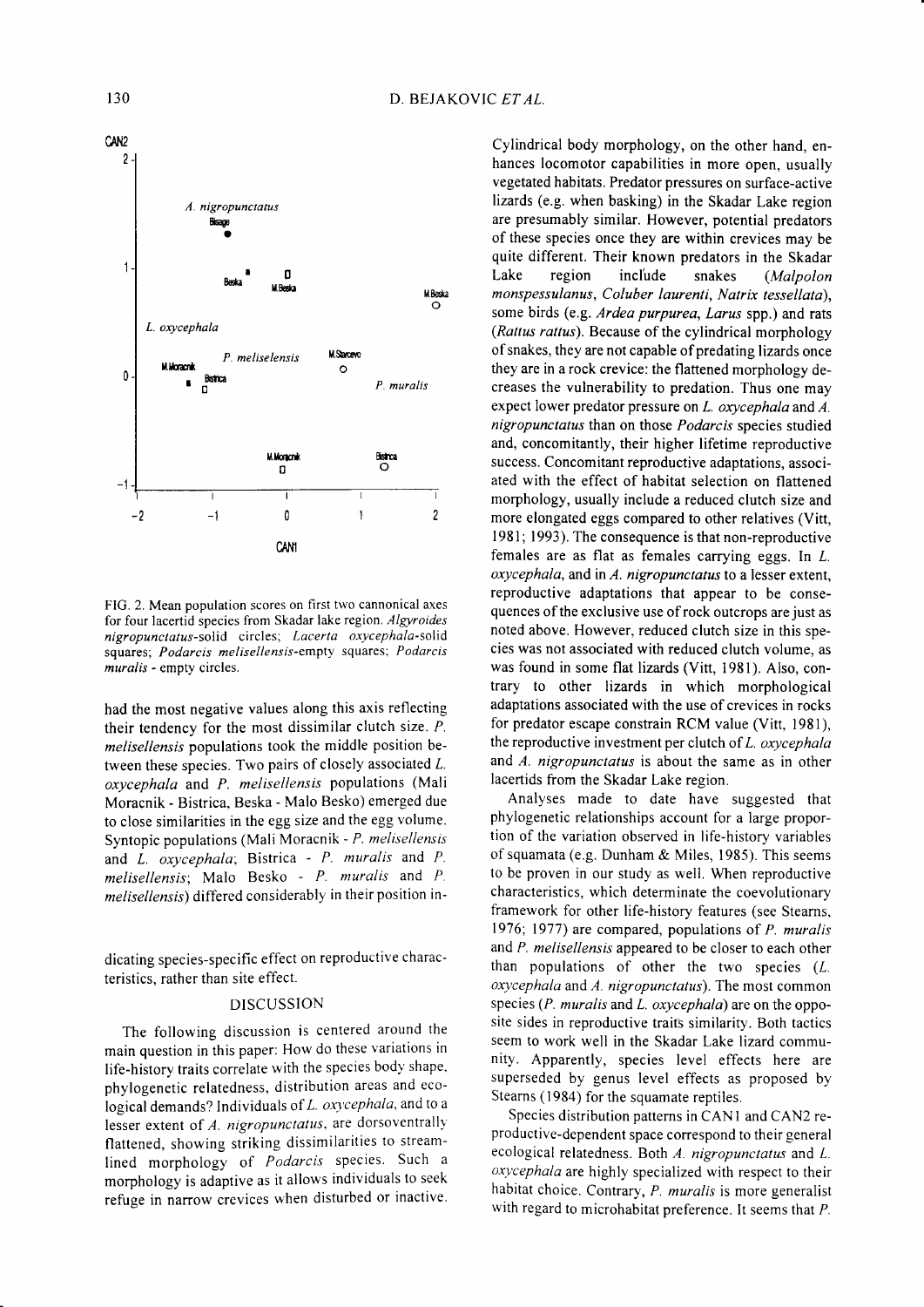melisellensis is probably, in this respect, somewhere between these two groups. As stated above, intraspecific variations in reproductive traits are apparent, but well within species multivariate framework. Such variation is due to adaptations to specific environmental conditions and plasticity in characteristics that reflect immediate responses to proximate conditions. In this respect insular populations, at least those of  $P$ . muralis and P. melisellensis species, differ from continental populations in body size and clutch size. Island lizards are larger than conspecifics on the nearby continental area. It seems that lizards on islands, under high intraspecific competition (islands in Skadar Lake have much denser populations than the mainland; unpublished data), allocate more energy to somatic growth than to reproduction. In contrast, the life-historv strategy of the continental populations could be to invest more in the number of offspring than in growth.

In conclusion, our analysis substantiates the claim that much of the pattern of covariation in life-history data can be explained by lineage-specific effects, either constrained by or coadapted with morphological differences, even if phylogenetically close taxa are compared.

## ACKNOWLEDGEMENTS

Dragana Cvetkovic helped in preparation of the final version of this manuscript. We wish to thank Laurie J. Vitt and an anonymous reviewer for a number of useful suggestions which improved the quality of the paper.

## REFERENCES

- Abts. M. L. (1987). Environment and variation in Iife history traits of the Chuckwalla, Sauromalus obesus. Ecol. Monogr. 57, 215-232.
- Aleksic, I., Tucic N. (1994). Changes in the comparisons of phenotypic variance and covariance among traits during ontogeny in the sharp-snouted rock lizard (Lacerta oxycephala). Amphibia-Reptilia 15, 47 -61.
- Andrews, R. M. (1982). Patterns of growth in reptiles. In: Biology of Reptilia. C. Gans & F.fL Pough (eds.), 13. pp.273-320. Academic Press, New York.
- Arnold, E. N. (1989). Towards a phylogeny and biogeography of the Lacertidae: relationships within an Old-World family of lizards derived from morphology. Bull. Br. Mus. nat. Hist. (Zool.) 55.209- 257.
- Bejakovic, D., Kalezic, M. L., Aleksic, L, Dzukic, G., & Crnobrnja, J. (1995). Female reproductive cycle and clutch traits in the Dalmatian wall lizard (Podarcis melisellensis). Folia Zoologica 44, 371-380.
- Bejakovic, D., Aleksic, I., Crnobrnja-lsailovic. J.. Dzukic, G. & Kalezic, M. L. (1995). Reproductive cycle and clutch size in female sharp-snouted rock lizard, Lacerta oxycephala. Amphibia-Reptilia (in press).
- Bejakovic, D., Aleksic, 1., Crnobrnja-lsailovic, J., Dzukic, G. & Kalezic, M. L. (1996). Female reproductive traits in the common wall lizard

(Podarcis muralis) from the Skadar lake region, Montenegro. Revista Espanola de Herpetologia in press.

- Crnobrnja-Isailovic, J. & Dzukic, G. (1995). First report about conservation status of herpetofauna in the Skadar Lake region (Montenegro): current situation and perspectives. In: Scientia Herpetologica. Llorente et al. (eds.), pp.373-380. Barcelona.
- Dunham, A. E. & Miles, D. B. (1985). Patterns of covariation in life history traits of squamate reptiles: the effects of size and phylogeny reconsidered.  $Am$ . Nat. 126,231-257.
- Dunham, A. E., Miles, D. B. & Reznik, D. N. (1988). Life history patterns in squamate reptiles. ln: Biology of Reptilia. C. Gans & R.B. Huey (eds.), 16, pp.44l-522. Alan R. Liss. Inc., New York.
- Gruschwitz, M. & Bohme, W. (1986). Podarcis muralis (Laurenti, 1768) - Mauereidechse. ln: Handbuch der Reptilien und Amphibien Europas. Band 2/II. W. Bohme (ed.), pp. 155-208. Aula-Verlag, Wiesbaden.
- Fitch. H. S. (1970). Reproductive cycles in lizards and snakes. Univ. Kansas Publ. Mus. Nat. Hist. 13, 85- 288.
- Henle, K. (1990). Population ecology and life history of three terrestrial geckos in arid Australia. Copeia 3:7 59-781 .
- James, F. C. & McCulloch, C. E. (1990). Multivariate analysis in ecology and systematics: Panacea or Pandora's box? Ann. Rev. Ecol. Syst.2l, 129-166
- Lasca, N., Radulovic, V., Ristic, R. & Cherkauer, D. (1981). Geology, hydrology, climate and bathymetry of Lake Skadar. In: The Biota and Limnology of Lake Skadar. G. S. Karaman & A. M. Beeton (eds.), pp. 17-38. Institut za bioloska i medicinska istrazivanja, Titograd, Smithsonian Institution, Washington.
- Pianka, E. R. (1986). Ecology and Natural History of Desert Lizards. Princeton University Press, Princeton.
- SAS Institute (1989). SAS/STAT User's Guide, version 6. Forth Edition.
- Shine, R. (1980). "Cost" of reproduction in reptiles. Oecologia (Berl.) 46, 92-100.
- Stearns, S. C. (1976). Life history tactics: a review of ideas.  $Q$ . Rev. Biol. 51, 3-47.
- Stearns, S. C. (1977). The evolution of life history traits. Ann. Rev. Ecol. Syst. 8, 145-171.
- Stearns, S. C. (1984). The effects of size and phylogeny on patterns of covariation in the life-history traits of lizards and snakes.  $Am. Nat.$  123, 56-72.
- Tiedemann, F. & Henle, K. (1986). Podarcis melisellensis (Braun, 1877) -Adriatische-Mauereideschse, Karstlaufer. In: Handbuch der Reptilien und Amphibien Europas. W. Bohme (ed.), pp. 111-141. Aula-Verlag, Wiesbaden.
- Tinkle, D. W. & Dunham, A. E. (1986). Comparative life histories of two syntopic sceloporine lizards. Copeia r986, l-18.
- Vitt, L. J. (1981). Lizard reproduction: habitat specificity and constraints on relative clutch mass. Am. Nat. 117, 506-5 14.